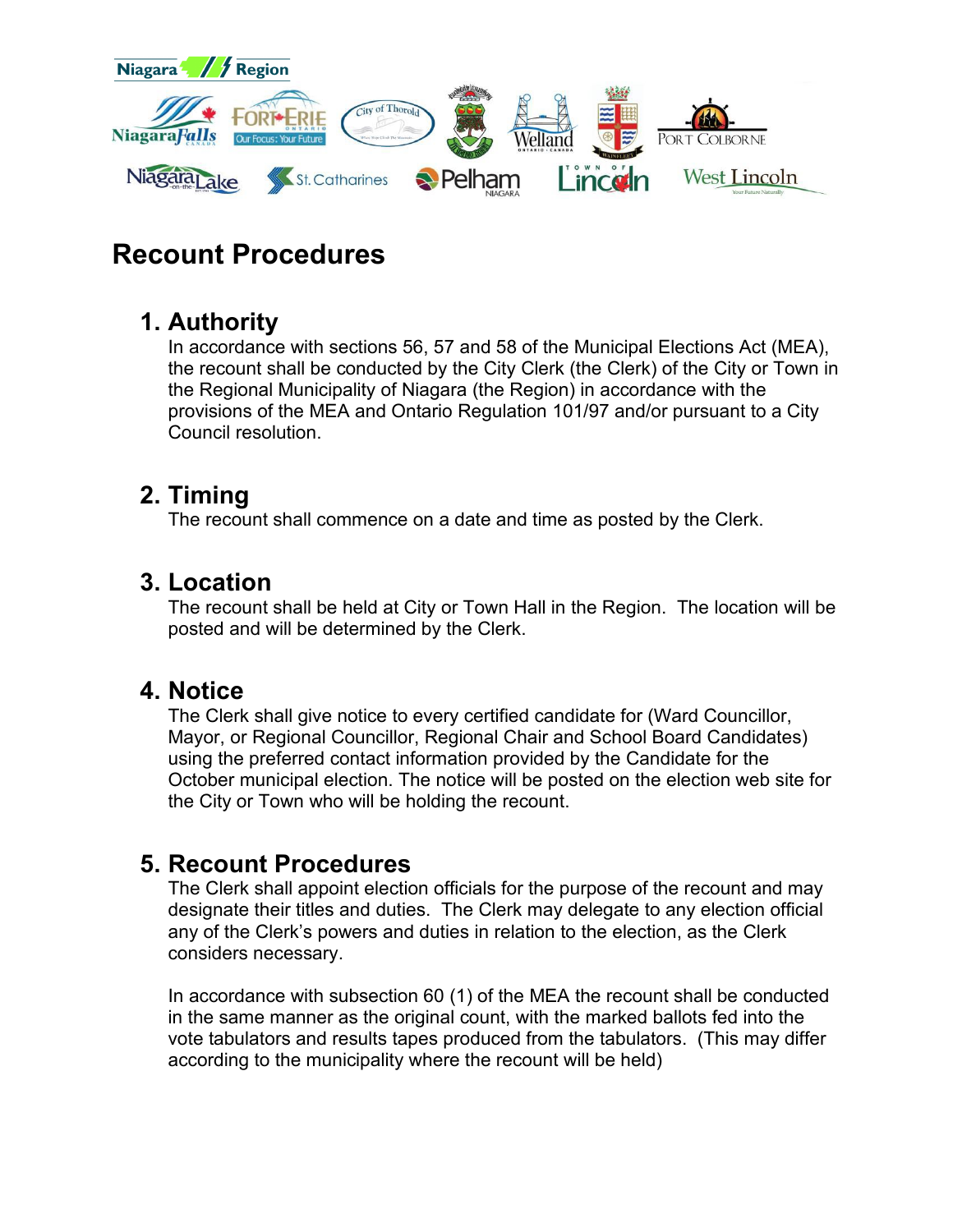

In accordance with subsection  $42(4)(3)(ii)$  of the MEA at a recount using alternative voting methods, the persons referred to in subsection 61(5) namely, certified candidates, lawyers representing certified candidates, and scrutineers certified by candidates, are not entitled to examine each ballot as the votes are being counted by the Clerk.

## **6. Location set-up**

The ballot boxes, vote tabulators and other supplies and materials will be set-up in City or Town Hall, or a location to be determined by the Clerk prior to the commencement of the recount.

There will be sufficient recount stations established, one for each polling location, consistent with the number of vote tabulators used during the City or Town's municipal election held in October.

The recount area will be comprised of 2 zones:

- 1. The recount area (consisting of the recount stations and the results area)
- 2. The observation area

These areas will be established by the City or Town where the recount will be held. Regional Councillor or Chair will be held at the respective municipality, not at the Regional headquarters.

#### **7. Who may be present**

In accordance with section 61(1) of the MEA the following persons are entitled to be present at the scheduled recount:

- 1. The Clerk and any other election official(s) appointed by the Clerk for the recount.
- 2. Every certified candidate for the office in question;
- 3. For every certified candidate:
	- One lawyer
	- One scrutineer for each recount station established by the Clerk.
- 4. Any other person with the Clerk's permission.
- 5. The applicant in the case of a recount ordered under Section 58.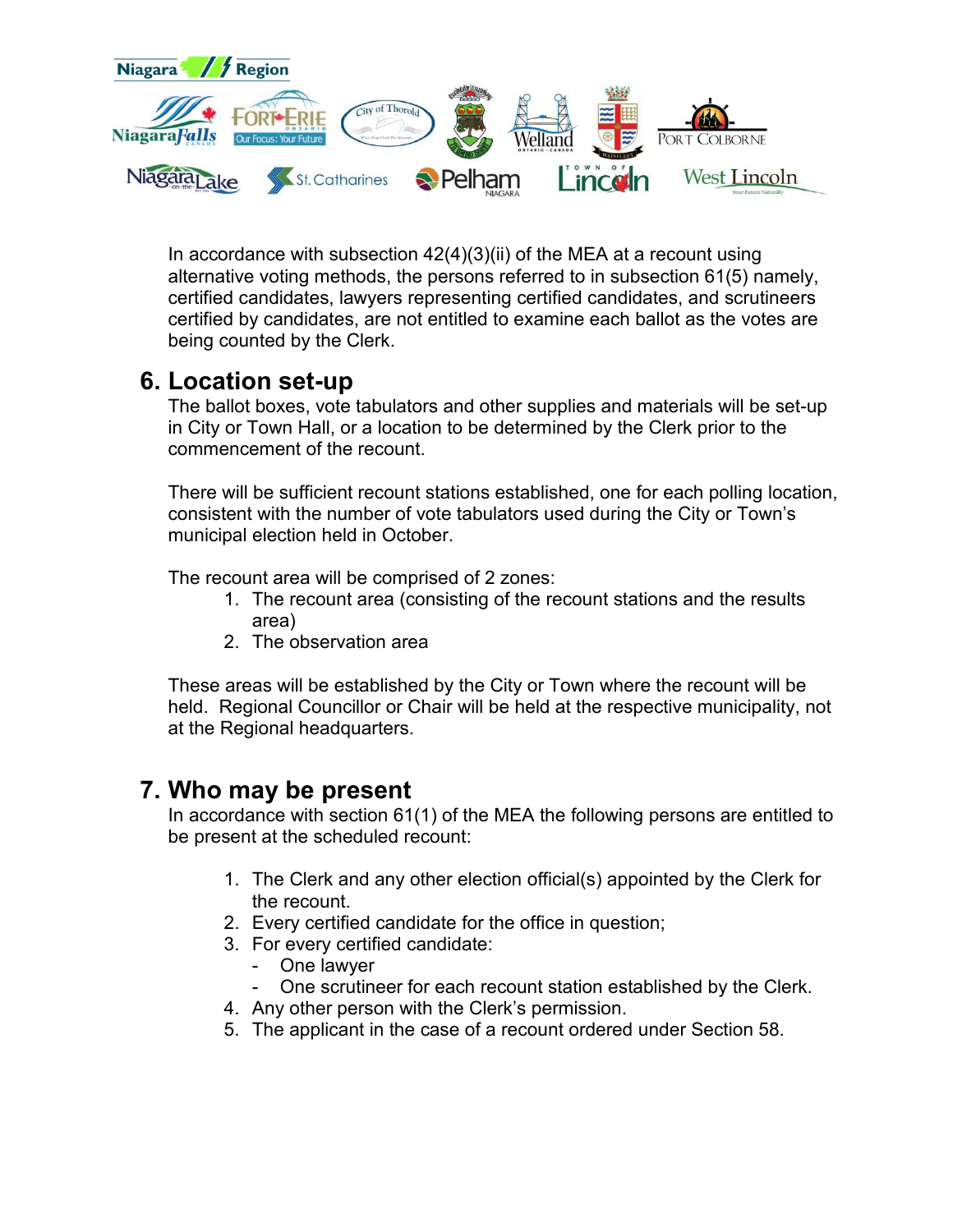

# **8. Candidates/Scrutineers/Legal Counsel**

Candidates may appoint scrutineers or legal counsel in writing to represent them at the recount.

Scrutineers and legal counsel must show their written appointment to election officials upon entering the recount area and must sign in and take an Oath of Secrecy.

One scrutineer per candidate may be in the recount area for each recount station.

No cellular phones, cameras, recording devices or other such electronic communication devices shall be used in the recount or observation area by anyone other than an election official.

Once the vote counting has been completed for a recount station and the results tape has been produced from the tabulator, if the total number of scrutineers representing a candidate, exceeds the number of remaining recount stations, one (1) scrutineer must leave the recount area, but may remain in the observation area.

# **9. Programming and testing of the vote tabulators**

The vote tabulators shall be programmed for the recount in the same manner as they were on Election Day and as per Procedures for the Use of the Vote tabulators as distributed to each candidate at the time of their nomination.

Prior to the recount, the vote tabulators will be tested in accordance with the Procedures for the Use of the vote tabulators at the respective City or Town,

# **10. Use of Vote Tabulators**

The election officials at each recount station shall be assigned a vote tabulator, ballot box transfer container containing ballots cast in the (Ward/City/Town, etc) for the municipal election held on Advance Voting and on Election Day.

In full view of any scrutineers present at the recount station, the election officials shall:

1. Print a Zero tape from the vote tabulator before confirming "0" totals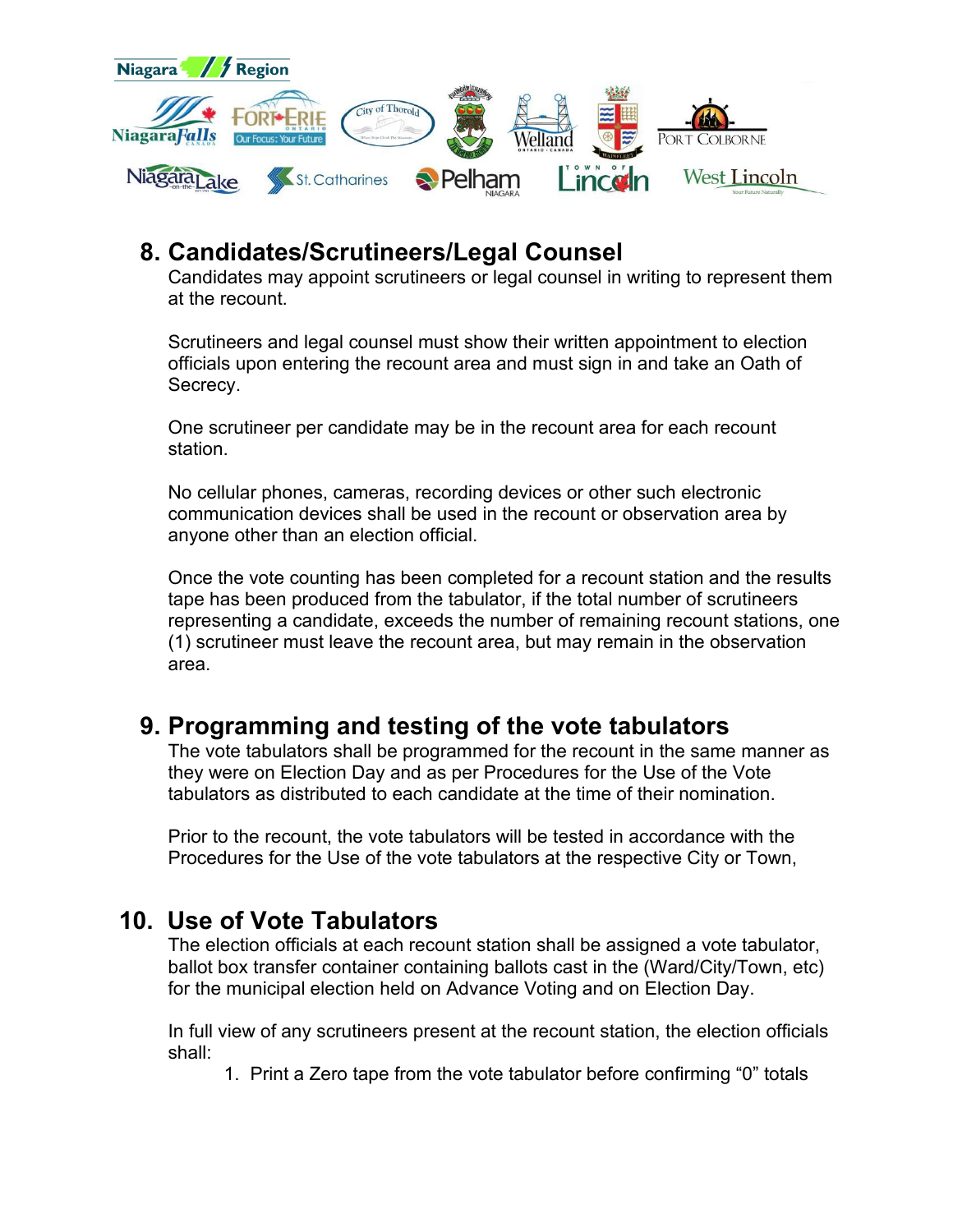

- 2. If the totals are "0" for all candidates, the election official and candidate representative shall initial and/or ensure that the "0" printout remains affixed to the vote tabulator until the results are printed by the vote tabulator after the completion of the recount.
- 3. If the totals are not "0" for all candidates, the election official shall not proceed until the vote tabulator is made operational or a back-up tabulator is provided. Back up tabulators will be prepared for this purpose and will be on stand by.
- 4. Open the ballot box or transfer container, remove all ballots, and begin to feed ballots into the tabulator. The ballots should be inserted into the tabulator the same way they were inserted without secrecy folders into the tabulator on the day of the municipal election.
- 5. For a ballot box transfer container from Advance Polls, election officials shall immediately divide all ward ballots if applicable. All the ballots not being run through the tabulator for this recount will be resealed in a ballot box transfer container.

In accordance with subsection  $42(4)(3)(ii)$  of the MEA at a recount using alternative voting methods, the persons referred to in subsection 61(5) namely, certified candidates, lawyers representing certified candidates, and scrutineers representing certified candidates, are not entitled to examine each ballot as the votes are being counted by the Clerk.

Should a vote tabulator reject a ballot for either of the following reasons, the election official shall press the vote tabulator "accept" button so the ballot is input into the vote tabulator because the elector who cast their ballot is no longer present and all ballots in the box were accepted by the vote tabulator on Advance or Election Voting Day.

- 1. where there are no marks in any of the designated voting spaces;
- 2. where more designated voting spaces are marked for the office than the elector is entitled to vote.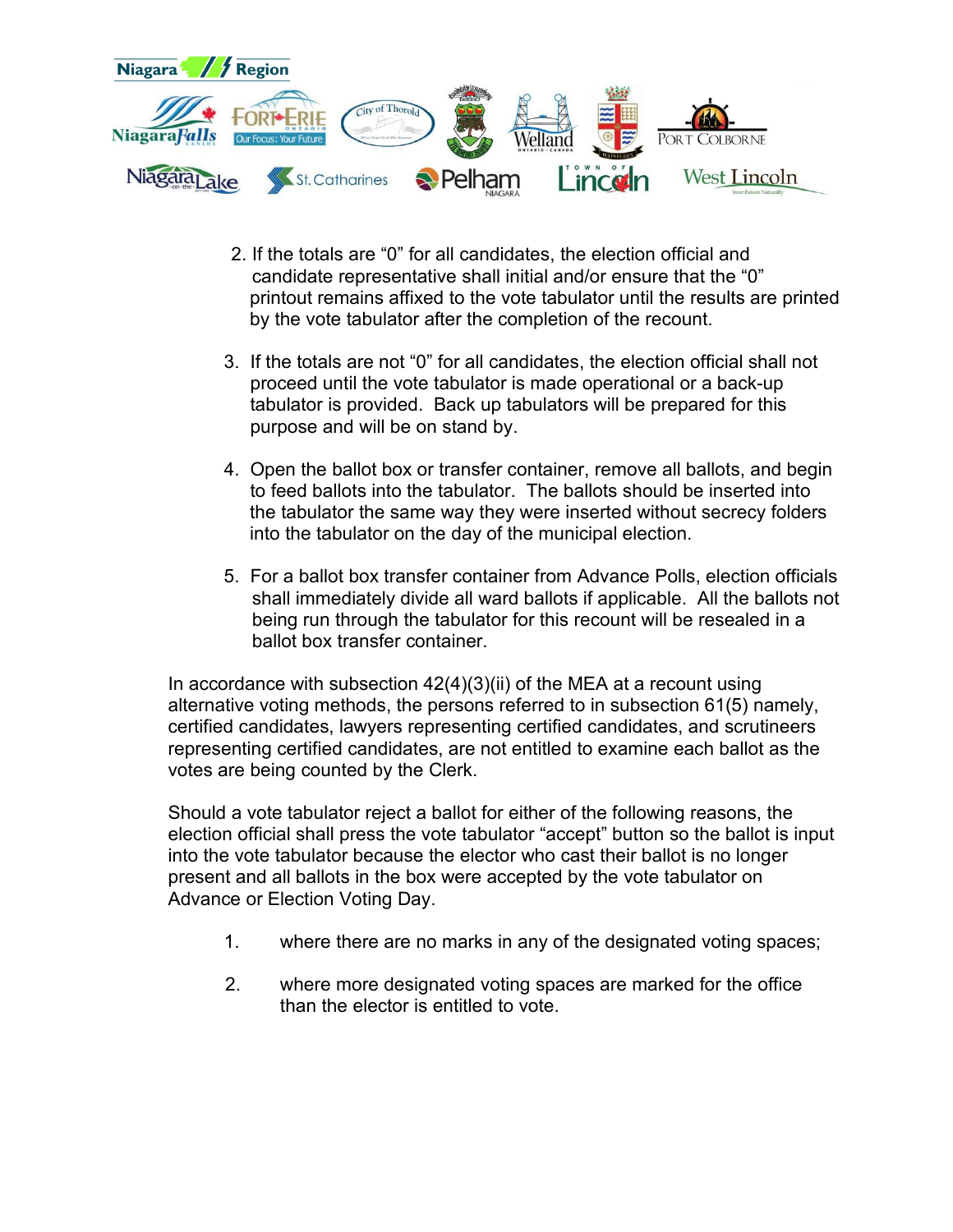

Where there are marks in the designated voting space, but the vote tabulator is unable to count the votes on a ballot because the ballot was damaged after being accepted by the vote tabulator, the election official shall deliver to the Clerk, who shall:

- 1. assign the original ballot a specified identifying number which shall be recorded on both the original and duplicate ballot. In the presence of the scrutineers, the duplicate ballot shall be marked as an exact representation of the original cast ballot.
- 2. the election official shall wait and not feed any additional ballots into the vote tabulator until the replacement ballot is received and fed into the vote tabulator.

After the ballots from the ballot box transfer container have all been fed into the vote tabulator, the election official shall:

- 1. obtain a printed record of the votes given for each candidate;
- 2. Information on the results tapes related to the offices that are not subject to the recount will be severed by election officials prior to review by any scrutineers or posting.
- 3. Sign the certificate portion of the printed record along with any scrutineers who are present and wish to sign (this is not compulsory).
- 4. Remove the printed record from the vote tabulator.
- 5. Retrieve all ballots from the ballot or transfer box, place them in a ballot box transfer container and place a ballot box seal on the container, sign the seal and deliver the ballot box transfer container to the election officials at the Results area.
- 6. Deliver the results tape to the election officials at the Results area.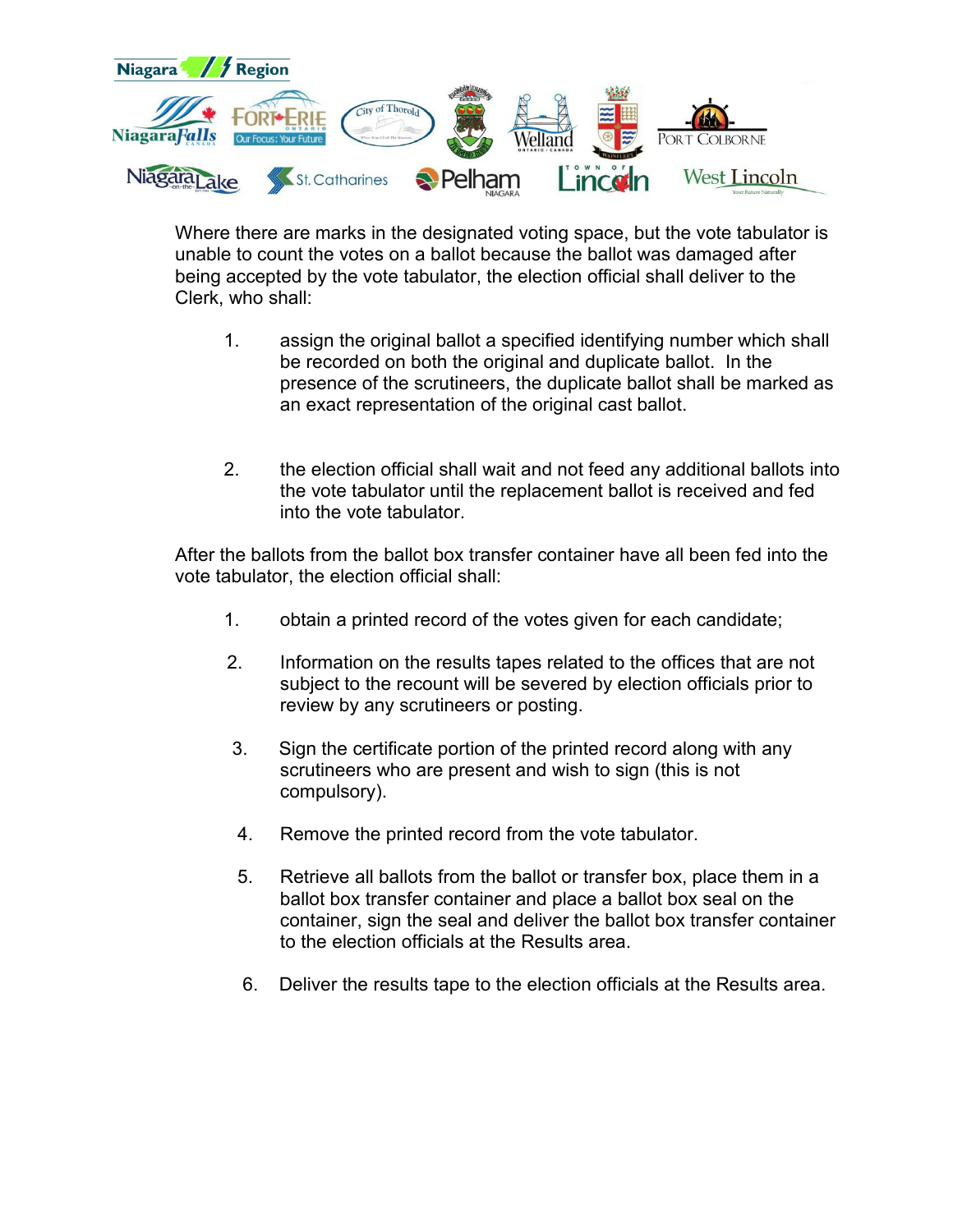

# **11. Inspection of Spoiled Ballots**

- 1. All spoiled ballots which were not accepted by the vote tabulator during the Advance polls and on Election Day will be available for review. They will be placed in a marked envelope.
- 2. No spoiled ballots will be fed into the vote tabulators or counted.

#### **12. Disputed Ballots**

Any ballots in dispute, refer to section 61 (6) of the MEA:

(6) The clerk shall determine a dispute referred to in clause (5) (b).

#### **13. Results**

During the recount, the Clerk or designated election official shall post for inspection, a copy of the results tapes from each of the vote tabulators as they are produced, having first severed information on the results tapes related to offices that are not subject to the recount.

The results from each of the vote tabulators shall be compiled.

When the recount is complete, the Clerk shall announce the total results of the recount in accordance with subsection 62(1) (4) and 62 (3) of the MEA, as follows:

- 62. (1) When the recount is complete, the clerk shall,
- (a) announce the result of the recount; and
- (b) if there are disputed ballots,
	- (i) announce the number of them,
	- (ii) announce the result that would be obtained if the disputed ballots were excluded, and
	- (iii) write the number of the voting place on the back of and initial each disputed ballot, place them in a separate envelope clearly marked so as to indicate its contents, and seal the envelope. 1996, c. 32, Sched., s. 62 (1)

#### 62. (3) **Tied vote**

If the recount indicates that two or more candidates who cannot both or all be declared elected to an office have received the same number